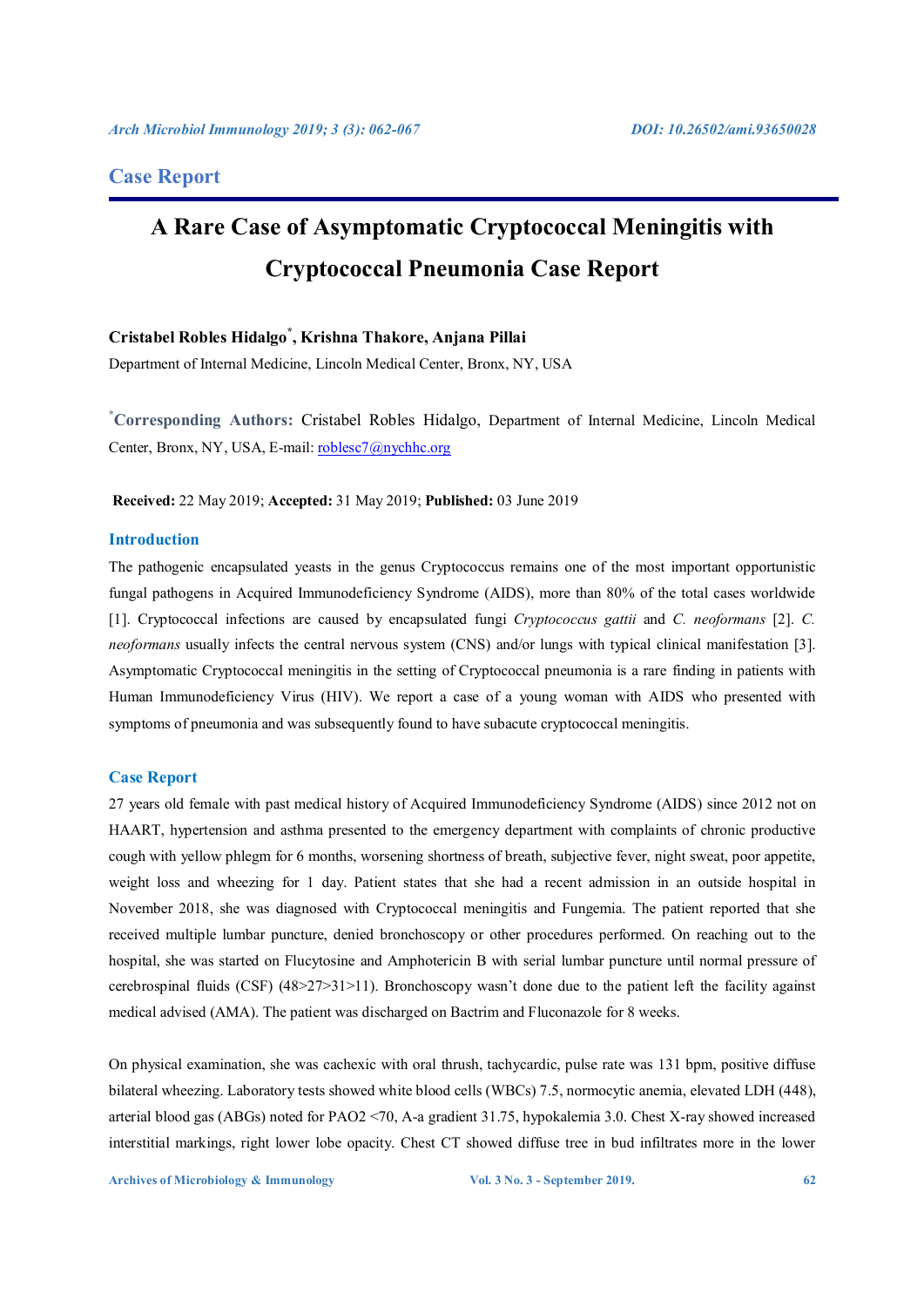#### *Arch Microbiol Immunology 2019; 3 (3): 062-067 DOI: 10.26502/ami.93650028*

lobes (endobronchial spread of infection in right middle lobe and right lower lobe). She was admitted to our hospital for further evaluation.

Infectious diseases and Pulmonary were involved in the case, she was in airborne isolation and bronchoscopy was performed to rule out pulmonary tuberculosis. The acid-fast bacillus sputum culture (AFB) was negative x3, patient underwent bronchoalveolar lavage (BAL), which was negative for PCP and AFB. Serum Cyptocococcal neoformans capsular polysaccharide antigen was positive CRAg (1:2560), repeated was1:20, Absolute CD4 count was7. Initial CSF opening pressure was 36, WBCs 0, RBCs 2, colorless, protein 18.8, glucose 43, CSF fungal culture showed positive encapsulated yeast, India ink microscopy.

Meanwhile, the patient was receiving treatment with Flucytosine, Amphotericin B and Cefepime. She underwent serial therapeutic lumbar puncture for 14 days. Despite the treatment with antifungal and serial LP, the patient had persistently raised CSF pressure. She did not complain of neuropsychiatric symptoms or signs such as neck stiffness, headache, dizziness, photophobia, lethargy, altered mental status, personality changes or memory loss. Brain CT was negative for hydrocephalus. Neurosurgery was involved for placement of lumbar drain or ventricular drain, either directly draining externally or a ventricular-peritoneal shunt. Ophthalmology was consulted to assess for papilledema, which was negative. As the patient was asymptomatic denied headaches, visual changes, or symptoms associated with elevated intracranial pressure (ICP) V-P shunt was not performed.

The WBCs was serially followed, which showed a drop of all cell line after induction treatment with Flucytosine, Amphotericin B and Cefepime. The patient remained asymptomatic during the entire clinical course. The final report of BAL analysis: Grocott stain positive for yeast form fungal microorganisms, Cryptococcus. The mucicarmine stain showed highlights organism with positive capsular staining supporting the possibility of Cryptococcus infection. The patient didn't complete the treatment, she left the facility against medical advised (AMA) and was lost follow-up.

| :15<br>Chest CT -<br>with Contrast |                                          |                                                                                                                         |
|------------------------------------|------------------------------------------|-------------------------------------------------------------------------------------------------------------------------|
|                                    | 3) ABS CD3:                              | 142 (672 - 1870) /uL                                                                                                    |
|                                    | 4) Ref Text:                             | 678 lymphocytes were collected. The optimal collection of<br>2500 lymphocyte<br>events is not met due to low cell count |
|                                    | 5) % CD4:                                | $(30 - 62)$ %<br>4                                                                                                      |
| 100 mm                             | 6) ABSO CD4:                             | (489 - 1457) /uL                                                                                                        |
|                                    | 7) %CD8:                                 | $(12 - 36)$ %<br>72                                                                                                     |
|                                    | 8) ABS CD8:                              | 124 (142 - 740) /uL                                                                                                     |
| 135.00<br><b>PAOLIF 300</b>        | Select field to review or Choose option: |                                                                                                                         |

Archives of Microbiology & Immunology **Vol. 3 No. 3 - September 2019.** 63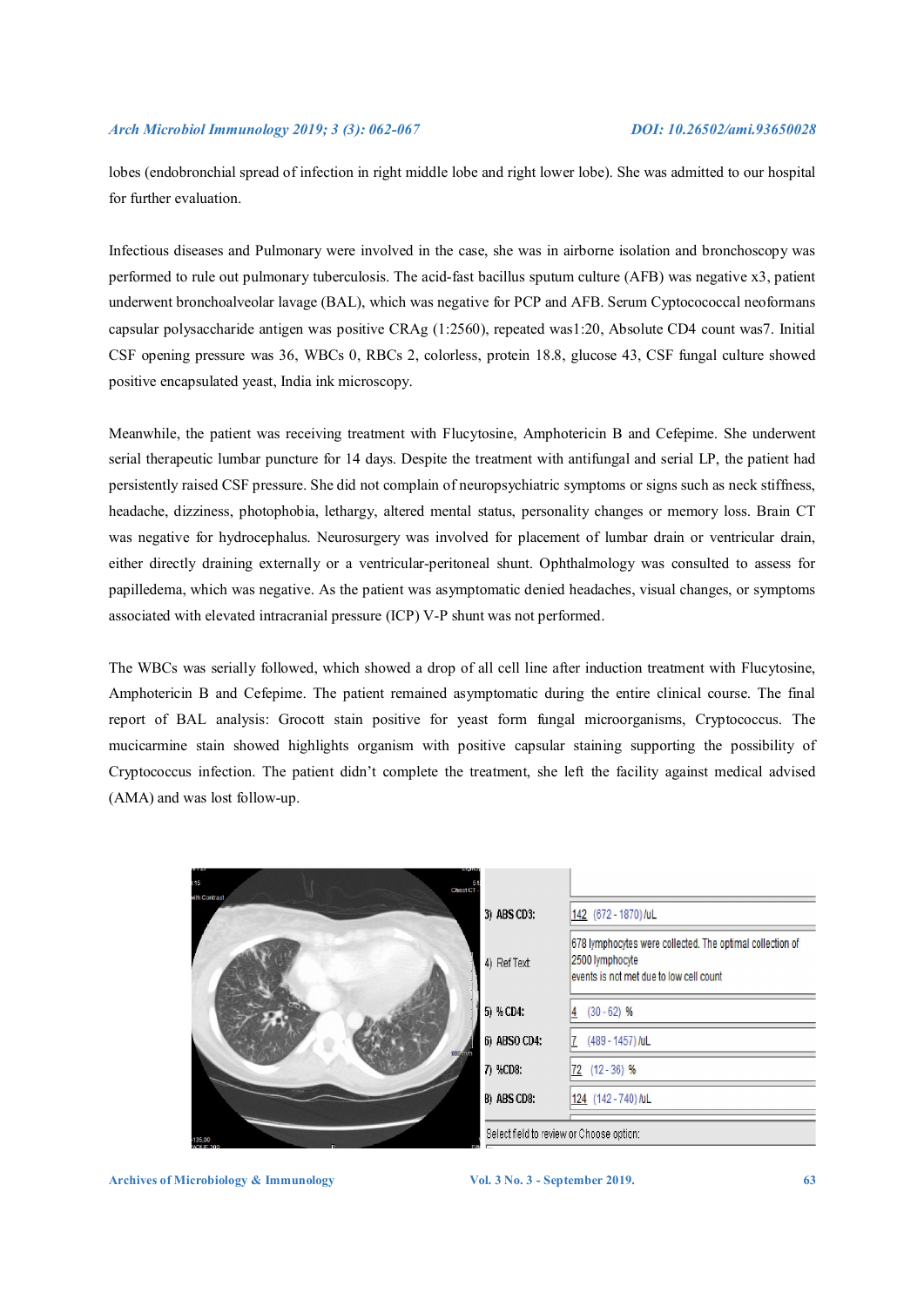| Date/Time    | <b>WBC</b> | <b>WBC</b> | IH <sub>ab</sub> | Hgb   | Hd   | Hd    | Pit | PI  | <b>MCV</b> | <b>MCV</b> | <b>RDW</b> | <b>RDW</b> | Neu% | Neu% | Lym% | Lvm% | Eos% | Eos% | Mon% | Mon%  | Baso% | Baso% | <b>RHC</b> | <b>RBC</b> | <b>MCH</b> | <b>MCH</b> | <b>MCHC</b> |
|--------------|------------|------------|------------------|-------|------|-------|-----|-----|------------|------------|------------|------------|------|------|------|------|------|------|------|-------|-------|-------|------------|------------|------------|------------|-------------|
| 22Dec16 1217 |            | 3.0 L      |                  | 11.8L |      | 36.1L |     | 245 |            | 870        |            | 144        |      | 52.4 |      | 36.5 |      | 0.4L |      | 10.3H |       | n a   |            | 4.14L      |            | 28.5       |             |
| 39Feb17 0951 | 15.7       |            | 11.6             |       | 35.3 |       | 209 |     | 87.0       |            | 15.0       |            | 86.3 |      | 5.7  |      | 0.0  |      | 7.8  |       | 0.2   |       | 4.06       |            | 28.5       |            | 32.8        |
| 39Feb171340  | 14.1       |            | 9.9              |       | 30.2 |       | 190 |     | 87.9       |            | 15.2       |            | 82.4 |      | 8.4  |      | 0.0  |      | 9.1  |       | 0.1   |       | 3.44       |            | 28.8       |            | 32.7        |
| 10Feb170834  | 6.2        |            | 9.7              |       | 30.5 |       | 216 |     | 86.6       |            | 15.1       |            | 77.3 |      | 13.0 |      | 0.3  |      | 9.2  |       | 0.2   |       | 3.53       |            | 27.6       |            | 31.9        |
| 30Aug17 1325 |            | 4.0 L      |                  | 11.8L |      | 35.7L |     | 227 |            | 88.2       |            | 13.6       |      | 57.9 |      | 29.9 |      | 3.9  |      | 7.9   |       | 0.4   |            | 4.05L      |            | 29.2       |             |
| 17Jan19 1223 | 7.5        |            | 8.9              |       | 28.0 |       | 427 |     | 82.8       |            | 16.9       |            | 95.9 |      | 1.2  |      | 0.0  |      | 2.8  |       | 0.1   |       | 3.39       |            | 26.3       |            | 31.8        |
| 21Jan19 1210 | 3.4        |            | 8.6              |       | 26.9 |       | 423 |     | 83.3       |            | 16.9       |            | 81.9 |      | 6.6  |      | 0.2  |      | 11.2 |       | 0.1   |       | 3.23       |            | 26.7       |            | 32.1        |
| 25Jan19 1103 | 2.1        |            | 8.9              |       | 27.4 |       | 303 |     | 84.0       |            | 17.1       |            | 67.2 |      | 17.4 |      | 3.9  |      | 11.2 |       | 0.3   |       | 3.26       |            | 27.5       |            | 327         |
| 28Jan19 1514 | 2.3        |            | 6.9!             |       | 21.1 |       | 232 |     | 83.5       |            | 18.3       |            | 75.0 |      | 17.3 |      | 0.9  |      | 6.0  |       | 0.8   |       | 2.52       |            | 27.4       |            | 32.8        |
| 29Jan19 0442 | 2.1        |            | 0.8              |       | 26.7 |       | 177 |     | 83.1       |            | 17.7       |            | 76.6 |      | 13.1 |      | 1.4  |      | 0,0  |       | 0.9   |       | 3.21       |            | 27.5       |            | 33.1        |
| 30Jan19 0629 | 1.9        |            | 9.1              |       | 27.5 |       | 178 |     | 83.9       |            | 17.5       |            | 75.2 |      | 13.4 |      | 2.5  |      | 8.0  |       | 0.9   |       | 3.28       |            | 27.7       |            | 33.0        |
| 31Jan19 0619 | 2.0        |            | 9.3              |       | 28.0 |       | 172 |     | 83.7       |            | 18.0       |            | 68.7 |      | 16.8 |      | 1.3  |      | 12.3 |       | 0.9   |       | 3.34       |            | 27.7       |            | 33.1        |
| J1Feb190559  | 2.0        |            | 8.6              |       | 27.5 |       | 169 |     | 87.0       |            | 18.2       |            | 65.1 |      | 20.2 |      | 1.3  |      | 12.7 |       | 0.7   |       | 3.16       |            | 27.3       |            | 31.4        |
| 33Feb191033  | 1.1        |            | 9.0              |       | 28.3 |       | 149 |     | 86.0       |            | 18.0       |            | 53.8 |      | 28.8 |      | 1.5  |      | 14.7 |       | 1.2   |       | 3.29       |            | 274        |            | 31.9        |
| J4Feb190757  | 0.8!       |            | 8.9              |       | 27.2 |       | 144 |     | 85.0       |            | 17.4       |            | 46.8 |      | 32.0 |      | 3.2  |      | 17.1 |       | 0.9   |       | 3.20       |            | 27.8       |            | 32.7        |
| 35Feb191624  | 0.9!       |            | 9.1              |       | 28.8 |       | 150 |     | 86.2       |            | 17.4       |            | 53.6 |      | 21.1 |      | 3.8  |      | 20.8 |       | 0.7   |       | 3.34       |            | 27.2       |            | 31.5        |
| 16Feb190551  | 0.8!       |            | 9.0              |       | 27.5 |       | 156 |     | 83.9       |            | 17.9       |            |      |      |      |      |      |      |      |       |       |       | 3.28       |            | 27.4       |            | 32.7        |

|                         | I/Jahl 121 1744                                                                                                                                                                                                                                                                                                   | - 42   10   21   21   21 | uunpiete |
|-------------------------|-------------------------------------------------------------------------------------------------------------------------------------------------------------------------------------------------------------------------------------------------------------------------------------------------------------------|--------------------------|----------|
| Diagnosis:              | Urinary tract infection, site not specified                                                                                                                                                                                                                                                                       |                          |          |
| <b>Cryptococcal Ag:</b> | 1:2560<br>(Negative)                                                                                                                                                                                                                                                                                              |                          |          |
| 2) RefText:             | Method: Immunochromographic Lateral Flow<br>Negative result does not rule out the diagnosis of disease.<br>The specimen<br>may have been obtained before detectable antigen is present.<br>The magnitude of the measured result, above the cutoff is<br>not indicative<br>of the total amount of antigen present. |                          |          |

Source of Specimen BRONCHIAL LAVAGE (M)

Final Cytologic Diagnosis 3RONCHIAL LAVAGE (M):

NEGATIVE FOR PNEUMOCYSTIS CARINII FUNDUS ORGANISMS.

Final Cytologic Diagnosis BRONCHIAL, RIGHT, LAVAGE FLUID:

NEGATIVE FOR MALIGNANT CELLS.

GROCOTT STAIN: POSITIVE FOR YEAST-FORM FUNGAL MICROORGANISMS; DIFFERENTIALS INCLUDE CRYPTOCOCCUS WITH APPROPRIATE POSITIVE CONTROL SLIDE.

**Archives of Microbiology & Immunology Vol. 3 No. 3 - September 2019. 64**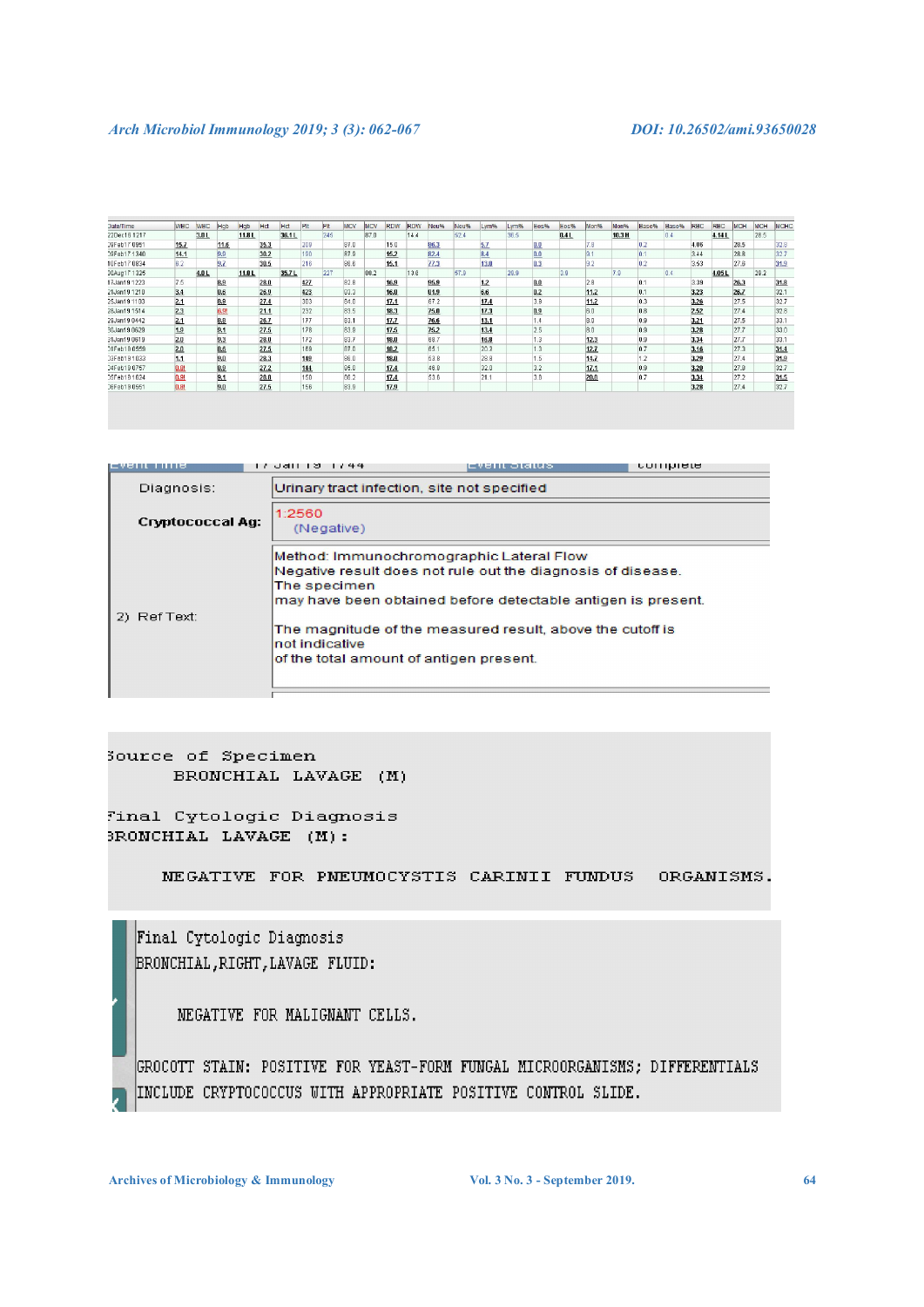#### *Arch Microbiol Immunology 2019; 3 (3): 062-067 DOI: 10.26502/ami.93650028*

AFB STAIN: NEGATIVE FOR ACID FAST BACILLI (WITH APPROPRIATE POSITIVE AND NEGATIVE CONTROLS).

MUCICARMINE STAIN HIGHLIGHTS RARE ORGANISMS WITH POSITIVE CAPSULAR STAINING **ISEE** 

COMMENT)

COMMENT: The mucicarmine stain shows rare positive staining, supporting the possibility of cryptococcus infection. However, due to the rarity of the positivity, a definitive diagnosis cannot be reached. Recommend correlation with microbiology study to further classify the fungus.

# **Discussion**

Cryptococcal infection is acquired from the environment by inhalation of aerosolized infectious particles into the airways, mostly common in immunocompromised patients. [7] [9]. The global burden of Cryptococcosis was recently estimated about ~1 million cases, with > 6000,000 death annually. Thus Cryptococcus are important human pathogens. [6] [9].

The spectrum disease caused by Cryptococcus species consists predominantly of meningoencephalitis and pneumonia, but skin and soft tissue infections can occur. Cryptococcus can affect any organ. CNS involvement presents as signs and symptoms of chronic meningitis, such as headache, fever, lethargy, sensory deficits, memory, cranial nerve paresis, vision deficits and meningisms. [9]. The mechanism by which the fungus undergoes extra pulmonary dissemination and enters the central nervous system (CNS) remain poorly understood. The mechanism by which cryptococcal cells cross the blood-barrier is a subject of intensities study. Current evidence suggests that both direct fungal-cell migration across the endothelium and the fungal cell carriage inside macrophages as "Trojan horse" invaders can occur. The cryptococcal capsule is anti-phagocytic, and the capsular polysaccharide has been associated with numerous deteriorus effects on host immune function. [1] [9].

Pulmonary cryptococcosis is an important opportunistic invasive mycosis in immunocompromised patients, but it is also increasingly seen in immunocompetent patients. [8] Usually presents as cough, fevers, increased sputum production and chest pain as in this patient. [9]. In contrast to cryptococcal meningitis, pulmonary cryptococcosis is still underdiagnosed because of limitations in diagnostics tools. It can mimic lung cancer, pulmonary tuberculosis, bacterial pneumonia and other pulmonary mycosis both clinically and radiologically. [3] [8]. Patient with *C. gatti* presents with granulomatous pulmonary masses (cryptoccocomas). Like CNS disease pulmonary cryptococcosis can follows an indolent course and the majority of cases do not come to clinical attention. Many cases are discovered incidentally during the work-up of abnormal chest X-rays obtained for other diagnostic purpose. [8]. Interestingly, this case presented with diffuse tree in bud infiltrates in lower lobes. Pathological confirmation is important to establish the definitive diagnosis. [7]. In our patient the bronchoscopy did not show any endobronchial lesion, cytology was negative for malignant cells.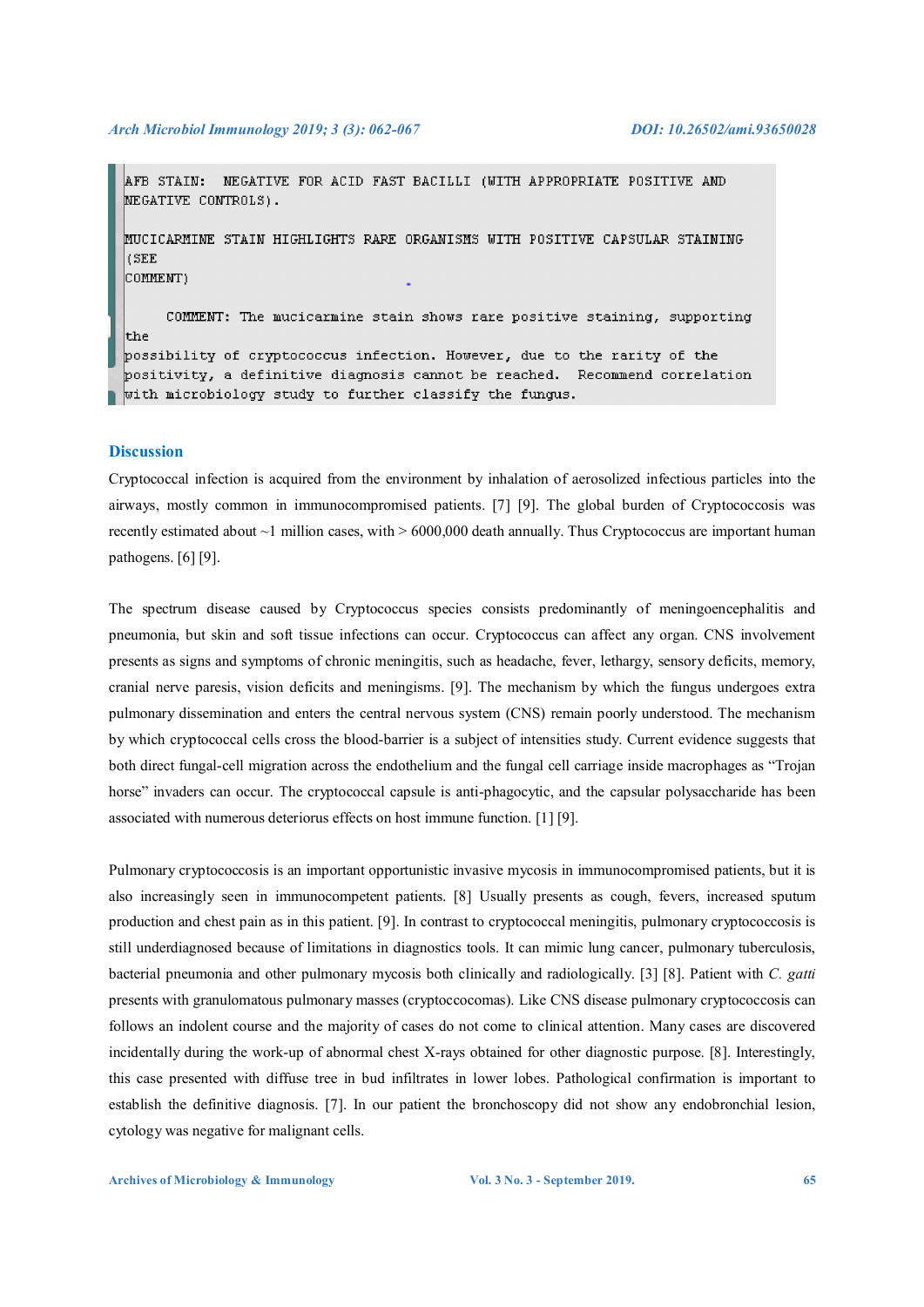### *Arch Microbiol Immunology 2019; 3 (3): 062-067 DOI: 10.26502/ami.93650028*

Early diagnosis of cryptococcal infection is the key to improving outcomes. Traditionally cryptococcal infection has been diagnosed by India ink microscopy on cerebrospinal fluid (CSF), culture or latex agglutination for cryptococcal antigenaemia. [1]. CRAg detection in CSF and blood provides strong presumptive evidence for crytococcosis, however because the result is often negative in pulmonary cryptococcosis the test unless useful in pulmonary disease and is only limited usefulness in monitoring the response of therapy. Mycological culture of CSF is considered the Gold standard diagnostic method, it is usually positive  $48/72h$  for antifungal naïve patients or longer (up to 4 weeks) for patient on antifungal therapy. [1] [9].

The first line of treatment for pulmonary cryptococcosis is Fluconazole or Amphotericin B and Flycytosine for those with CNS involvement. Pulmonary cryptococcosis worsens the prognosis of cryptococcal meningitis. [8].

The treatment of Cryptococcal infection consist of induction ad maintenance antifungal therapy. Failure to adhere to this regimen cause relapse and recurrence of the disease. Our patient presented with partially treated cryptococcal meningitis due to her non-compliance with treatment regimen. Hence she failed to manifest clinical signs and symptoms of cryptococcal meningitis. This case, thus portrays the importance of detailed history taking, examination and considering bronchoscopy and CSF studies in immunocompromised patients with previous partially treated cryptococcal pneumonia and meningitis.

# **Conclusion**

In conclusion, early diagnosis, proactive antifungal therapy with concurrent management of raised intracranial pressure creates the potential to markedly reduced mortality associated with this disease (1). This case demonstrates atypical presentation of asymptomatic cryptococcal meningitis with pulmonary cryptococcosis in patient with typical CSF and chest CT finding. For human immunodeficiency virus-infected patients, judicious management of asymptomatic cryptococcal antigenemia and appropriate time introduction of antiretroviral therapy are important.

# **References**

- 1. Bongomin F, Gago S. Oladele RO, Denning DW. HIV –Associated Cryptococcal Disease in Resource-Limited Setting: A case for Prevention is better than Cure. Global and Multi-National Prevalence of Fungal Diseases—Estimate Precision. J Fungi 3 (2017): 57.
- 2. Aslam HM, Cann KA, Genena KH, et al. An Unusual Case of Pulmonary Cryptococcus. Cureus 10 (2018): e3707.
- 3. Li A, Li Q, Guo C, Zhang Y. Asymptomatic Meningitis and Lung Cavity in a Case of Cryptococcosis. Am J Case Rep 18 (2017): 1140–1144.
- 4. Wake RM, Britz E, Sriruttan C, et al. High Cryptococcal Antigen Titers in Blood Are Predictive of Subclinical Cryptococcal Meningitis Among Human Immunodeficiency Virus-Infected Patients. Clin Infect Dis 66 (2017): 686–692.